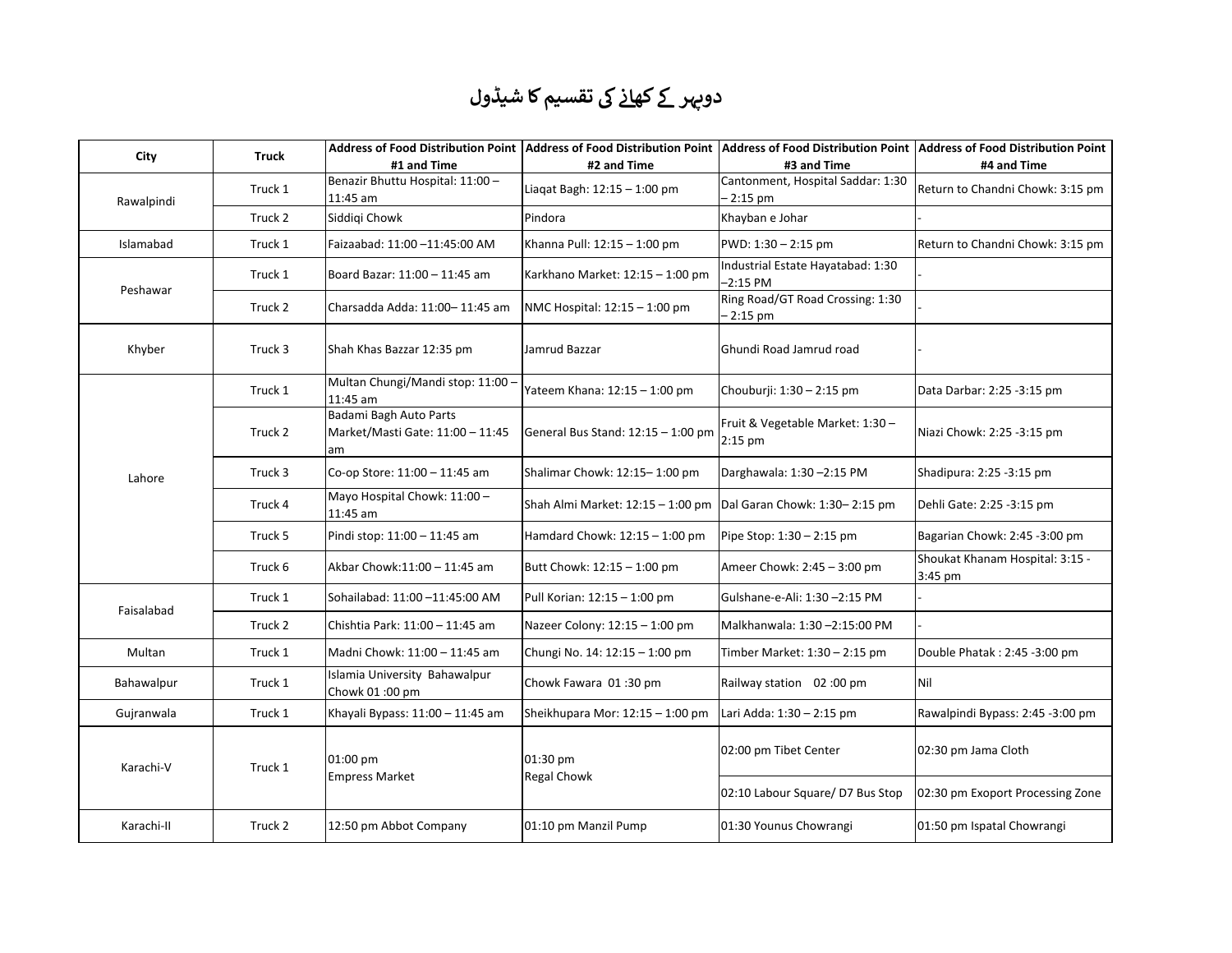| City               | <b>Truck</b> |                                                     | Address of Food Distribution Point  Address of Food Distribution Point  Address of Food Distribution Point  Address of Food Distribution Point |                            |                         |
|--------------------|--------------|-----------------------------------------------------|------------------------------------------------------------------------------------------------------------------------------------------------|----------------------------|-------------------------|
|                    |              | #1 and Time                                         | #2 and Time                                                                                                                                    | #3 and Time                | #4 and Time             |
| Karachi-VIII       | Truck 3      | 01:00 pm<br>Habib Bank Chowrangi                    | 01:30 pm Nauras Chowrangi                                                                                                                      | 02:00 pm Siemens Chowrangi | 02:30 Binoria Chowrangi |
| Larkana (Route-IV) | Truck 4      | 01:30 pm<br>Chandka Hospital                        |                                                                                                                                                |                            |                         |
|                    | Truck 1      | Nawa Killi, Final stop                              |                                                                                                                                                |                            |                         |
|                    |              | Jabal e Noor / Akhtarabad                           |                                                                                                                                                |                            |                         |
|                    |              | Bakra Mandi / Bhoosa mandi,                         |                                                                                                                                                |                            |                         |
|                    |              | Eastern bypass<br>Hassan Plaza, New Adda, Satellite |                                                                                                                                                |                            |                         |
| Quetta             |              | Town Road                                           |                                                                                                                                                |                            |                         |
|                    |              | Hazara Town                                         |                                                                                                                                                |                            |                         |
|                    |              | Essa Nagri, Brewery Road                            | Food is distributed at one station on each day                                                                                                 |                            |                         |
|                    |              | Kechi baig, Sariyab Road                            |                                                                                                                                                |                            |                         |
|                    |              | Mariabad                                            |                                                                                                                                                |                            |                         |
|                    |              | Kambrani Road                                       |                                                                                                                                                |                            |                         |
|                    |              | Killi Ismail                                        |                                                                                                                                                |                            |                         |
|                    |              | <b>Meezan Chowk</b>                                 |                                                                                                                                                |                            |                         |
|                    |              | Gahi Khan Chowk                                     |                                                                                                                                                |                            |                         |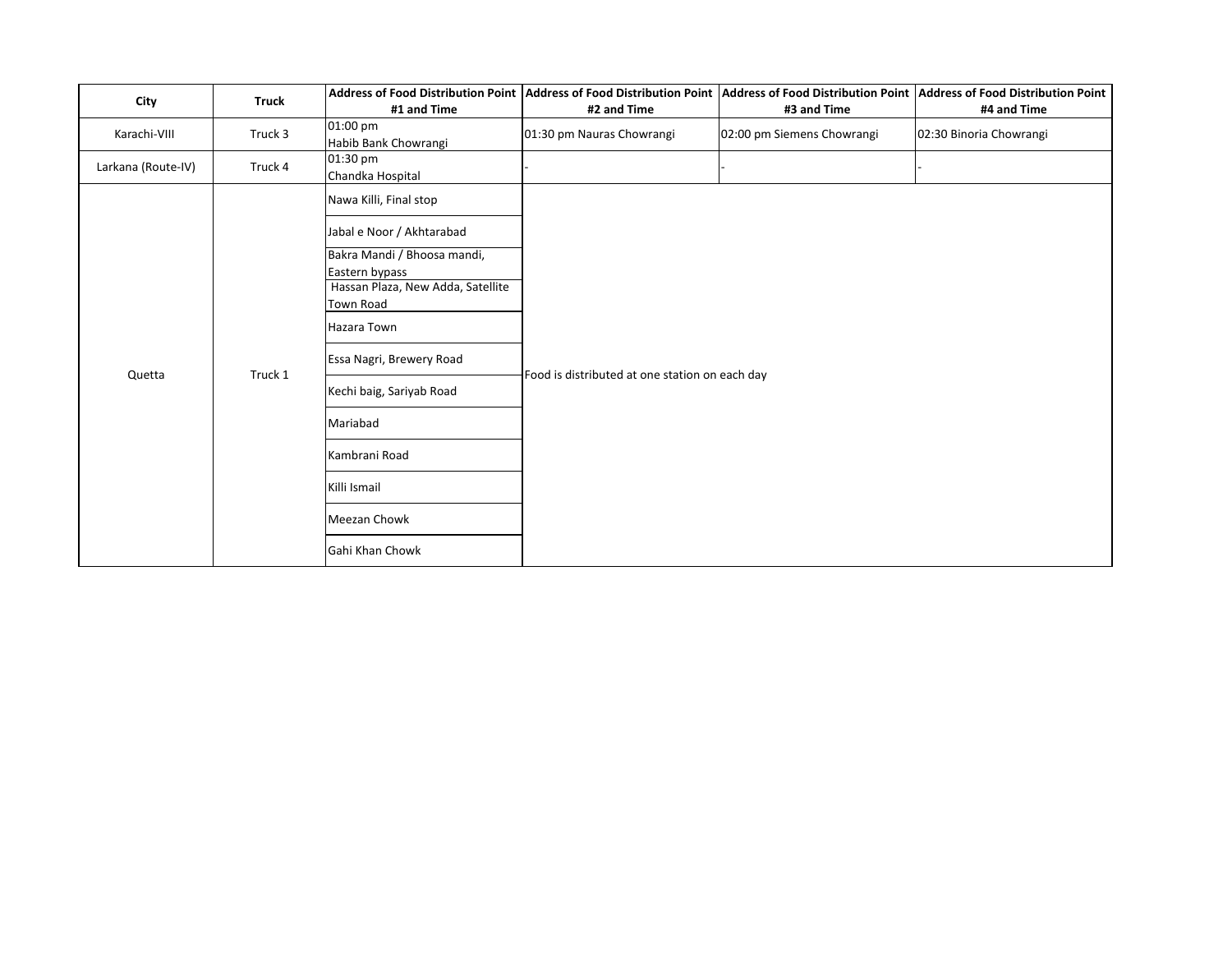## رات کے *کھ*انے کی تقسیم کا شیڈول

| #1 and Time<br>#2 and Time<br>#4 and Time<br>#3 and Time<br>Benazir Bhuttu Hospital: 5:00 -<br>Cantonment, Hospital Saddar: 7:30<br>Liaqat Bagh: 6:15 - 7:00 pm<br>Rawalpindi<br>Truck 1<br>Return to Chandni Chowk: 9:15 pm<br>$-8:15$ pm<br>5:45 pm<br>Islamabad<br>Truck 1<br>Faizaabad: 5:00 - 5:45 pm<br>Khanna Pull: 6:15 - 7:00 pm<br>PWD: 7:30 - 8:15 pm<br>Return to Chandni Chowk: 9:15 pm<br>City Hospital Kohat Road: 6:15 -<br>Truck 1<br>Dabgari Garden: 5:00 - 5:45 pm<br>Kohat Adda: 7:30 - 8:15 pm<br>7:00 pm<br>Peshawar<br>Truck 2<br>Lahore Adda: 6:15 - 7:00 pm<br>Haji Camp Adda: 7:30 - 8:15 pm<br>LRH Hospital: $5:00 - 5:45$ pm<br>Multan Chungi/Mandi stop: 5:00 -<br>Truck 1<br>Yateem Khana: 6:15 - 7:00 pm<br>Chouburji: 7:30 - 8:15 pm<br>Data Darbar: 8:30 - 8:45 pm<br>5:45 pm<br>Badami Bagh Auto Parts<br>Fruit & Vegetable Market: 7:30 -<br>Truck 2<br>General Bus Stand: 6:15 - 7:00 pm<br>Niazi Chowk: 8:30 - 8:45 pm<br>Market/Masti Gate: 5:00 - 5:45 pm<br>8:15 pm<br>Truck 3<br>Co-op Store: 5:00 - 5:45 pm<br>Shalimar Chowk: $6:15 - 7:00$ pm<br>Darghawala: 7:30 - 8:15 pm<br>Shadipura: $8:30 - 8:45$ pm<br>Lahore<br>Mayo Hospital Chowk: 5:00 - 5:45<br>Truck 4<br>Shah Almi Market: 6:15 - 7:00 pm<br>Dal Garan Chowk: 7:30 - 8:15 pm<br>Dehli Gate: 8:30 - 8:45 pm<br>pm<br>Truck 5<br>Hamdard Chowk: $6:15 - 7:00$ pm<br>Bagarian Chowk: 8:30 - 8:45 pm<br>Pindi stop: 5:00 - 5:45 pm<br>Pipe Stop: 7:30 - 8:15 pm<br>Shoukat Khanam Hospital: 8:30 -<br>Truck 6<br>Butt Chowk: 6:15 - 7:00 pm<br>Ameer Chowk: 7:30 - 8:15 pm<br>Akbar Chowk: 5:00 - 5:45 pm<br>8:45 pm<br>Truck 1<br>Sohailabad: 5:00 - 5:45 pm<br>Gulshane-e-Ali: 7:30 - 8:15 pm<br>Pull Korian: 6:15 - 7:00 pm<br>Faisalabad<br>Truck 2<br>Nazeer Colony: 6:15 - 7:00 pm<br>Chishtia Park: 5:00 - 5:45 pm<br>Malkhanwala: 7:30 - 8:15 pm<br>Truck 1<br>Madni Chowk: 5:00 - 5:45 pm<br>Chungi No. 14: 6:15 - 7:00 pm<br>Timber Market: 7:30 - 8:15 pm<br>Double Phatak: 8:30 - 8:45 pm<br>Multan<br>Truck 2<br>Khayali Bypass: 5:00 - 5:45 pm<br>Sheikhupara Mor: 6:15 - 7:00 pm<br>Lari Adda: 7:30 - 8:15 pm<br>Rawalpindi Bypass: 8:30 - 8:45 pm<br><b>Address of Food Distribution Point</b><br><b>Address of Food Distribution Point</b><br><b>Address of Food Distribution Point</b><br><b>Address of Food Distribution Point</b><br><b>Truck</b><br>City<br>#1 and Time<br>#2 and Time<br>#3 and Time<br>#4 and Time<br>06:30 pm<br>07:00 pm<br>Karachi-V<br>Truck 1<br>07:30 pm Tibet Center<br>08:00 pm Jama Cloth | City | <b>Truck</b> |                       |             | Address of Food Distribution Point   Address of Food Distribution Point   Address of Food Distribution Point   Address of Food Distribution Point |  |
|-------------------------------------------------------------------------------------------------------------------------------------------------------------------------------------------------------------------------------------------------------------------------------------------------------------------------------------------------------------------------------------------------------------------------------------------------------------------------------------------------------------------------------------------------------------------------------------------------------------------------------------------------------------------------------------------------------------------------------------------------------------------------------------------------------------------------------------------------------------------------------------------------------------------------------------------------------------------------------------------------------------------------------------------------------------------------------------------------------------------------------------------------------------------------------------------------------------------------------------------------------------------------------------------------------------------------------------------------------------------------------------------------------------------------------------------------------------------------------------------------------------------------------------------------------------------------------------------------------------------------------------------------------------------------------------------------------------------------------------------------------------------------------------------------------------------------------------------------------------------------------------------------------------------------------------------------------------------------------------------------------------------------------------------------------------------------------------------------------------------------------------------------------------------------------------------------------------------------------------------------------------------------------------------------------------------------------------------------------------------------------------------------------------------------------------------------------------------------------------------------------------------------------------------------|------|--------------|-----------------------|-------------|---------------------------------------------------------------------------------------------------------------------------------------------------|--|
|                                                                                                                                                                                                                                                                                                                                                                                                                                                                                                                                                                                                                                                                                                                                                                                                                                                                                                                                                                                                                                                                                                                                                                                                                                                                                                                                                                                                                                                                                                                                                                                                                                                                                                                                                                                                                                                                                                                                                                                                                                                                                                                                                                                                                                                                                                                                                                                                                                                                                                                                                 |      |              |                       |             |                                                                                                                                                   |  |
|                                                                                                                                                                                                                                                                                                                                                                                                                                                                                                                                                                                                                                                                                                                                                                                                                                                                                                                                                                                                                                                                                                                                                                                                                                                                                                                                                                                                                                                                                                                                                                                                                                                                                                                                                                                                                                                                                                                                                                                                                                                                                                                                                                                                                                                                                                                                                                                                                                                                                                                                                 |      |              |                       |             |                                                                                                                                                   |  |
|                                                                                                                                                                                                                                                                                                                                                                                                                                                                                                                                                                                                                                                                                                                                                                                                                                                                                                                                                                                                                                                                                                                                                                                                                                                                                                                                                                                                                                                                                                                                                                                                                                                                                                                                                                                                                                                                                                                                                                                                                                                                                                                                                                                                                                                                                                                                                                                                                                                                                                                                                 |      |              |                       |             |                                                                                                                                                   |  |
|                                                                                                                                                                                                                                                                                                                                                                                                                                                                                                                                                                                                                                                                                                                                                                                                                                                                                                                                                                                                                                                                                                                                                                                                                                                                                                                                                                                                                                                                                                                                                                                                                                                                                                                                                                                                                                                                                                                                                                                                                                                                                                                                                                                                                                                                                                                                                                                                                                                                                                                                                 |      |              |                       |             |                                                                                                                                                   |  |
|                                                                                                                                                                                                                                                                                                                                                                                                                                                                                                                                                                                                                                                                                                                                                                                                                                                                                                                                                                                                                                                                                                                                                                                                                                                                                                                                                                                                                                                                                                                                                                                                                                                                                                                                                                                                                                                                                                                                                                                                                                                                                                                                                                                                                                                                                                                                                                                                                                                                                                                                                 |      |              |                       |             |                                                                                                                                                   |  |
|                                                                                                                                                                                                                                                                                                                                                                                                                                                                                                                                                                                                                                                                                                                                                                                                                                                                                                                                                                                                                                                                                                                                                                                                                                                                                                                                                                                                                                                                                                                                                                                                                                                                                                                                                                                                                                                                                                                                                                                                                                                                                                                                                                                                                                                                                                                                                                                                                                                                                                                                                 |      |              |                       |             |                                                                                                                                                   |  |
|                                                                                                                                                                                                                                                                                                                                                                                                                                                                                                                                                                                                                                                                                                                                                                                                                                                                                                                                                                                                                                                                                                                                                                                                                                                                                                                                                                                                                                                                                                                                                                                                                                                                                                                                                                                                                                                                                                                                                                                                                                                                                                                                                                                                                                                                                                                                                                                                                                                                                                                                                 |      |              |                       |             |                                                                                                                                                   |  |
|                                                                                                                                                                                                                                                                                                                                                                                                                                                                                                                                                                                                                                                                                                                                                                                                                                                                                                                                                                                                                                                                                                                                                                                                                                                                                                                                                                                                                                                                                                                                                                                                                                                                                                                                                                                                                                                                                                                                                                                                                                                                                                                                                                                                                                                                                                                                                                                                                                                                                                                                                 |      |              |                       |             |                                                                                                                                                   |  |
|                                                                                                                                                                                                                                                                                                                                                                                                                                                                                                                                                                                                                                                                                                                                                                                                                                                                                                                                                                                                                                                                                                                                                                                                                                                                                                                                                                                                                                                                                                                                                                                                                                                                                                                                                                                                                                                                                                                                                                                                                                                                                                                                                                                                                                                                                                                                                                                                                                                                                                                                                 |      |              |                       |             |                                                                                                                                                   |  |
|                                                                                                                                                                                                                                                                                                                                                                                                                                                                                                                                                                                                                                                                                                                                                                                                                                                                                                                                                                                                                                                                                                                                                                                                                                                                                                                                                                                                                                                                                                                                                                                                                                                                                                                                                                                                                                                                                                                                                                                                                                                                                                                                                                                                                                                                                                                                                                                                                                                                                                                                                 |      |              |                       |             |                                                                                                                                                   |  |
|                                                                                                                                                                                                                                                                                                                                                                                                                                                                                                                                                                                                                                                                                                                                                                                                                                                                                                                                                                                                                                                                                                                                                                                                                                                                                                                                                                                                                                                                                                                                                                                                                                                                                                                                                                                                                                                                                                                                                                                                                                                                                                                                                                                                                                                                                                                                                                                                                                                                                                                                                 |      |              |                       |             |                                                                                                                                                   |  |
|                                                                                                                                                                                                                                                                                                                                                                                                                                                                                                                                                                                                                                                                                                                                                                                                                                                                                                                                                                                                                                                                                                                                                                                                                                                                                                                                                                                                                                                                                                                                                                                                                                                                                                                                                                                                                                                                                                                                                                                                                                                                                                                                                                                                                                                                                                                                                                                                                                                                                                                                                 |      |              |                       |             |                                                                                                                                                   |  |
|                                                                                                                                                                                                                                                                                                                                                                                                                                                                                                                                                                                                                                                                                                                                                                                                                                                                                                                                                                                                                                                                                                                                                                                                                                                                                                                                                                                                                                                                                                                                                                                                                                                                                                                                                                                                                                                                                                                                                                                                                                                                                                                                                                                                                                                                                                                                                                                                                                                                                                                                                 |      |              |                       |             |                                                                                                                                                   |  |
|                                                                                                                                                                                                                                                                                                                                                                                                                                                                                                                                                                                                                                                                                                                                                                                                                                                                                                                                                                                                                                                                                                                                                                                                                                                                                                                                                                                                                                                                                                                                                                                                                                                                                                                                                                                                                                                                                                                                                                                                                                                                                                                                                                                                                                                                                                                                                                                                                                                                                                                                                 |      |              |                       |             |                                                                                                                                                   |  |
|                                                                                                                                                                                                                                                                                                                                                                                                                                                                                                                                                                                                                                                                                                                                                                                                                                                                                                                                                                                                                                                                                                                                                                                                                                                                                                                                                                                                                                                                                                                                                                                                                                                                                                                                                                                                                                                                                                                                                                                                                                                                                                                                                                                                                                                                                                                                                                                                                                                                                                                                                 |      |              |                       |             |                                                                                                                                                   |  |
|                                                                                                                                                                                                                                                                                                                                                                                                                                                                                                                                                                                                                                                                                                                                                                                                                                                                                                                                                                                                                                                                                                                                                                                                                                                                                                                                                                                                                                                                                                                                                                                                                                                                                                                                                                                                                                                                                                                                                                                                                                                                                                                                                                                                                                                                                                                                                                                                                                                                                                                                                 |      |              |                       |             |                                                                                                                                                   |  |
|                                                                                                                                                                                                                                                                                                                                                                                                                                                                                                                                                                                                                                                                                                                                                                                                                                                                                                                                                                                                                                                                                                                                                                                                                                                                                                                                                                                                                                                                                                                                                                                                                                                                                                                                                                                                                                                                                                                                                                                                                                                                                                                                                                                                                                                                                                                                                                                                                                                                                                                                                 |      |              |                       |             |                                                                                                                                                   |  |
|                                                                                                                                                                                                                                                                                                                                                                                                                                                                                                                                                                                                                                                                                                                                                                                                                                                                                                                                                                                                                                                                                                                                                                                                                                                                                                                                                                                                                                                                                                                                                                                                                                                                                                                                                                                                                                                                                                                                                                                                                                                                                                                                                                                                                                                                                                                                                                                                                                                                                                                                                 |      |              |                       |             |                                                                                                                                                   |  |
|                                                                                                                                                                                                                                                                                                                                                                                                                                                                                                                                                                                                                                                                                                                                                                                                                                                                                                                                                                                                                                                                                                                                                                                                                                                                                                                                                                                                                                                                                                                                                                                                                                                                                                                                                                                                                                                                                                                                                                                                                                                                                                                                                                                                                                                                                                                                                                                                                                                                                                                                                 |      |              | <b>Empress Market</b> | Regal Chowk |                                                                                                                                                   |  |